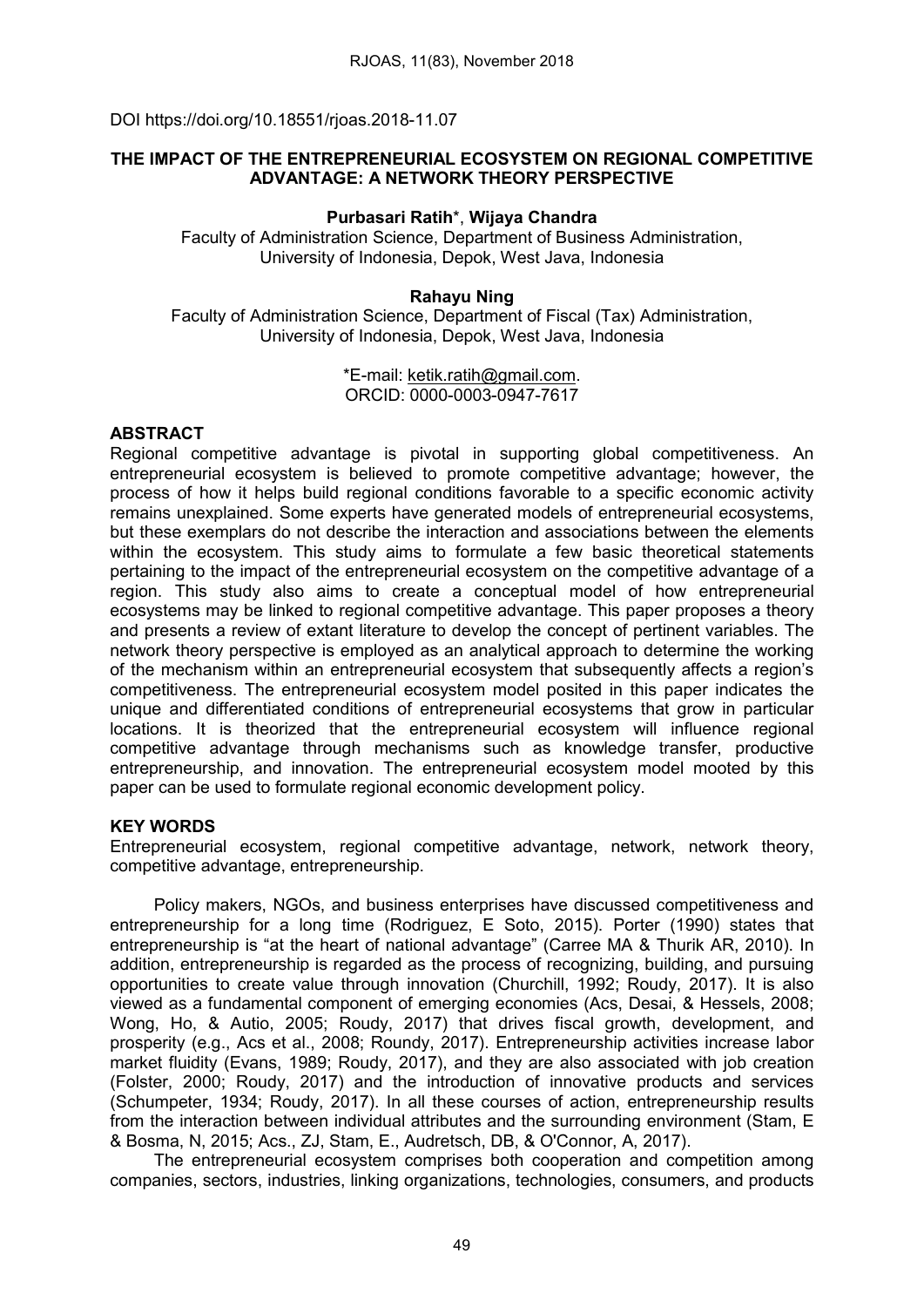(Anggraeni, Den Hartigh, & Zegveld, 2007; Adao Flores, Elsa Pereira, & Henrique Graca, 2017). This network of relationships involves varied actors and their exchanges as they contribute to the productive performance of a community or territory (Spilling, 1996), providing opportunities for new businesses, illustrating the limits of commercial achievement (Thornton, Ribeiro-Soriano, & Urbano, 2011; Welter, 2011), and facilitating the sustainability of the entrepreneurial environment itself (Cohen, 2006; Adao Flores, Elsa Pereira, & Henrique Graca, 2017).

Furthermore, the entrepreneurial ecosystem is composed of a network arrangement that is useful for the development of policies that support competition (Isenberg, 2010). This approach encompasses the potential to "replace" or even provide the requisite initial conditions for cluster strategies, innovation systems, knowledge-based economies, and national competitiveness policies (Isenberg, D, 2011). Several empirical studies have demonstrated the ways in which superior entrepreneurial ecosystems enable the creation of enterprise quality and the development of competitive values at the regional level (Fritsch, 2013; Tsvetkova, 2015).

The current guidelines for SME and entrepreneurship development emphasize the increase in competition, job creation, and fiscal growth, while public policy highlights creativity, innovation, and economic progress (Storey & Stevenson, 2005; Rodriguez, E Soto, 2015). The entrepreneurial ecosystem approach can be employed to support such efforts because the environment consists of various actor networks, and the collaborative roles played by these actors can bolster competitive advantage both on the global or local scale. Barney (2001) argues that continuous competitive advantage attained by the application of a strategy to achieve unique values will contribute to competitive success in a dynamic industry environment. In the process of the realization of competitive advantage, the emphasis has shifted to small local-based producers acting collaboratively on long-term growth, as well as on the upgrading of sustainable standards. The economic success and viability of an industry or a region is now seen to stem from policymaking that is aimed at developing networks among producers in order to enhance competitiveness and to inculcate local economic activities (Mike Raco, 1999). Thus, competitive advantage can be vested at firm, regional, and even national levels by escalating the direct and indirect capabilities of a company, area, or nation to produce intensive knowledge, improve productivity, increase innovation, and to build corporate entities that integrate local and global value chains (Cooke, P, 2016).

However, scholarly activity on entrepreneurial ecosystems is still lacking in certain respects. The absence of previous theories and research on the impact of the entrepreneurial ecosystem vis-à-vis the superiority of a region's competitiveness is a case in point: no explanation exists on the manner in which an entrepreneurial ecosystem can build a regional competitive edge. Models of the entrepreneurial ecosystem generated by a few experts lack the causal path, do not describe the interaction or associations between the elements of the ecosystem, and are unclear in the analysis of the entrepreneurial ecosystem methodology (Isenberg, 2011: Mason & Brown, 2014; Stam, 2015; Jennen Tina et al., 2016). Moreover, extant scholarship pertaining both to the ecosystem strategy and to regional development primarily spotlights the role of entrepreneurs in creating value (Pitelis, 2012; Stam & Spigel, 2016). Stam and Spiegel (2016) assert that the notion of entrepreneurial ecosystems represents a shift from entrepreneurship policies (quantity) to entrepreneurial economics (quality). Employing the ecosystem approach to improve the quality of entrepreneurship is expected to address the challenges of regional economic development, as well as increase local competitiveness. Thus, it is necessary to devise a concept that delineates the role of entrepreneurship and the manner in which its interaction with other actors within the entrepreneurial ecosystem affects regional competitiveness.

This study aims to formulate a few basic theoretical statements pertaining to the impact of the entrepreneurial ecosystem on the competitive advantage of a region. It also attempts to establish a conceptual model of entrepreneurial ecosystems. The network theory perspective is employed as an analytical approach to determine the working of the mechanism within an entrepreneurial ecosystem that subsequently affects a region's competitiveness. The network theory helps to elucidate the interactions between actors and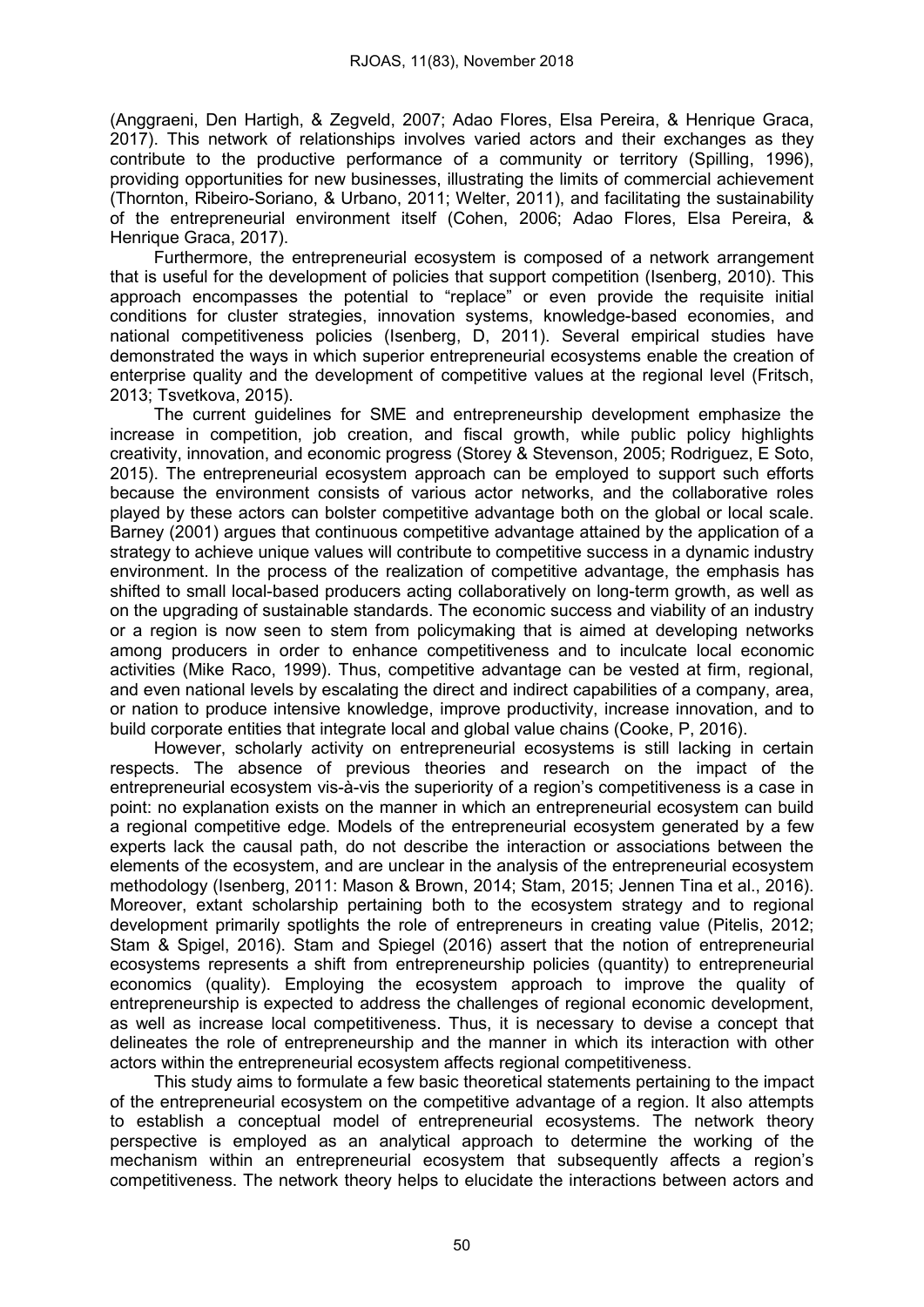factors that occur within the entrepreneurial ecosystem in the context of knowledge transfer, productive entrepreneurship, and innovation.

*Entrepreneurial Ecosystem.* The concept of an ecosystem originates in biology. The term refers to the natural environment and its elements, including the living organisms (biotic factors) in an area as well as the physical environment (abiotic factors), which function together as a unit. Roy Clapham (1930) originally coined the word to demonstrate the physical and biological components of an environment that formed a unified whole (Nicotra, M, et al., 2017). This notion of ecosystems has been adopted into the perspective of the business environment (Moore, 1993), with specific reference to entrepreneurial networks. To succeed in the current competitive environment, companies must become components of an ecosystem where they jointly develop skills, innovate, and evolve. In this sense, ecosystems are slowly transforming in both business and natural terms from a confused collection to systems with structured elements. Moore (1993) affirms that ecosystems symbolize a response to the need for the promotion of innovation and creativity in the process of determining answers to economic and social issues. The concept of an ecosystem as it is applied to entrepreneurship goes beyond the development of an inter-entrepreneur network structure. The notion encompasses the capacity of a region to create an actor and infrastructure arrangement that supports the construction and development of pioneering business activities (Nicotra, M, et al., 2017).

Acs et al. (2017) explain that the entrepreneurial ecosystem approach contains two dominant directions: strategic scholarship and regional development research. Both branches are conceptually rooted in the notion of the ecological system, and both stem from the interdependence of actors within a particular community to create new values. In the literature that emphasizes strategy, emerging perspectives conceive of the business ecosystem as a form of economic coordination in which a company's ability to create decent value depends on the various groups of actors who produce complementary products or services (Iansiti & Levien, 2004; Adner & Kapoor, 2010; Williamson & De Meyer, 2012; Acs et al., 2017). The business ecosystem refers to a set of partners who must be aligned in a manner that aids the materialization of value bidding in the market (Adner, 2017). Alternatively, research articles accentuating regional development highlight area-specific ecosystems in accordance with the distinctive socioeconomic performance of each territory. This literature comprises concepts such as industrial clusters, provincial industrial zones, and regional innovation systems (Stam & Spigel, 2017; Terjesen et al., 2017; Acs et al., 2017). The cluster approach focuses on the geographical concentrations of interconnected firms, specialized suppliers, service providers, companies in related industries, and related institutions in specific areas that compete against each other but also work together (Porter, 1990). The regional industrial area methodology emphasizes the local industrial workforce (Marshall, 1920) and the interactions between human agencies and corporate entities within a specific socio-territorial community (Becattini, 1990) given the objective of succeeding in international markets. The regional innovation system method refers to networks and institutions that link knowledge centers, such as universities and public research laboratories, with innovative companies within a region (Acs et al., 2017).

Therefore, the entrepreneurial ecosystem may be regarded as a set of interdependent factors that are coordinated in a manner that encourages the emergence of entrepreneurship. These factors are related to the availability of actual and potential knowledge, the presence of investors, human resources, culture, infrastructure, institutions, regulations and fiscal conditions, social and environmental quality, and the ability to generate innovation (Nicotra, M, et al., 2017). Mason and Brown (2014) describe the entrepreneurial ecosystem as a set of relationships among entrepreneurs, entrepreneurial organizations, entrepreneurial institutions, and entities that formally and informally merge to interconnect, mediate, and regulate entrepreneurial performance within the local entrepreneurial environment. The entrepreneurial ecosystem is thus dynamic and systemic, involving many actors, institutions, and processes. Alternately, Erik Stam (2015) defines an entrepreneurial ecosystem as a set of actors combined with related and coordinated factors that together produce productive entrepreneurship.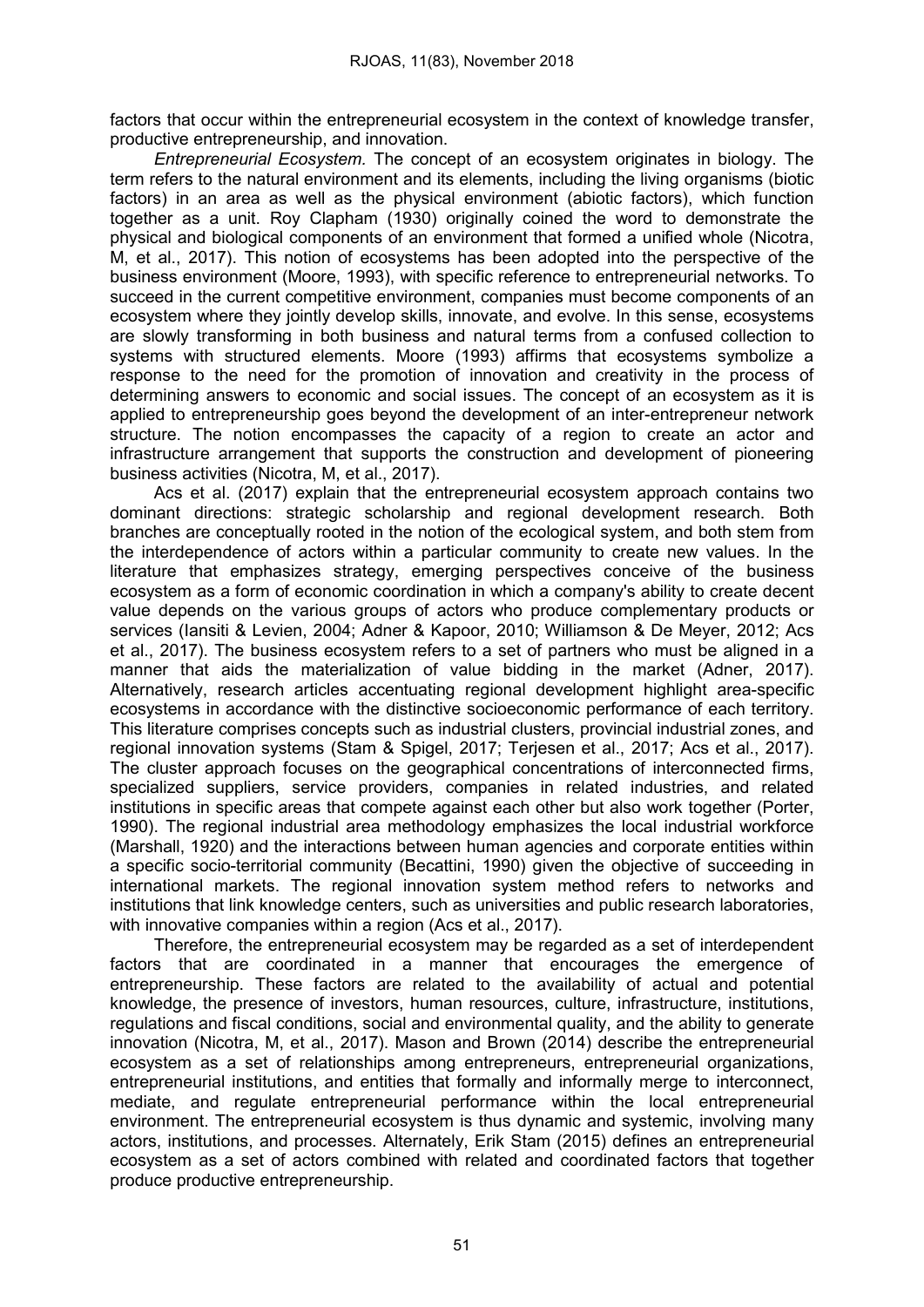Isenberg (2011) identifies six elements of the entrepreneurial ecosystem: policy, finance, culture, support, human, and market resources. The key to sustainable entrepreneurship lies in the specific arrangement of elements in the entrepreneurial ecosystem (Isenberg, 2010; 2011). Mack and Mayer (2016) confirm that the concept of entrepreneurial ecosystems is essential to the formation of new companies and for the support of local entrepreneurial activities. Thus, entrepreneurial ecosystems can understandably bolster regional competitive advantages gained through knowledge and innovation by increasing value creation through local commercial activities.

*Competitive Advantage.* Gaining a global advantage over rivals in particular specializations is the main economic goal of governments across the world (Porter, 1990). This worldwide competitiveness is influenced by many factors; however, innovation in scientific discovery and the creation of new technologies have been commonly recognized as two of its main drivers (Cameron, 1996; Hall & Jones, 1999; Freeman, 2002; Rosenberg, 2004; Wang et al., 2007; Gibson & Naquin, 2011; Krammer & Sorin M. S, 2017). This argument aligns with Porter's viewpoint (1990) that competitiveness is a function of dynamic progression, innovation, and the ability to change and increase value. Porter (1990) further explains that the only meaningful concept of competitiveness pertains to productivity in utilizing a country's resources. A nation's standard of living is determined by its economic productivity as measured by the value of goods and services produced per unit of human resources, capital, and non-human assets. In this sense, competitive advantage is created and maintained through a highly local process (Porter, 1990, p. 19; Kitson et al., 2005; Castilla-Polo et al., 2017).

In today's global economy, the region is increasingly considered an important source of economic and organizational development (Scott, 1995; Cooke, 1997; Amin, 1999; Werker & Athreye, 2004; Malecki, 2007). Cellini and Soci (2002) contend that the idea of regional competitive advantage is encased in macroeconomic (national) or microeconomic (corporate-based) (Kitson et al., 2005; F. Castilla-Polo et al., 2017) contexts. Regional competitiveness refers to conditions that enable companies to compete in their chosen markets, and the value-generation that is contributed to a region by such enterprises (Begg, 1999; Huggins, 2003; Kitson et al., 2005; F. Castilla-Polo et al., 2017). The entrepreneur's role of administering a company that can create value then becomes vital. Regions that can claim institutions and cultures that are conducive to entrepreneurship can enhance their competitive advantages by attracting investments, skills, and talent (Turok, 2004; Robert Huggins & Nick Williams, 2011). Culture shapes the phenomena viewed by individuals as opportunities; therefore, entrepreneurial attention is drawn by the judgment, creativity, and interpretation of business opportunities (Hofstede, 1991; Lavoie, 1991; Verheul et al. 2001; Sautet & Kirzner, 2006; Huggins, Robert and Williams, Nick, 2011). Areas invested with a strong entrepreneurial culture gain a competitive advantage if they are able to develop this pioneering mindset and generate novel concepts from time to time (Audretsch & Fritsch, 2002; Parker, 2004; Mueller, 2006; Huggins, Robert and Williams, Nick, 2011). As a valuable part of entrepreneurial capital, culture refers to the capacity of a society to generate and to build on its entrepreneurial activities to create a positive impact on regional economic performance (Audretsch & Keilbach, 2004; Huggins, Robert and Williams, Nick, 2011).

*Network Theory.* Networks frequently express a pattern of "co-opetition," reflecting a specific balance between cooperation and competition. Intra-network and internetwork relations are founded on a mix of collaboration and opposition (Carayannis E.G. & Campbell D.F.J, 2011). A network consists of a set of actors or shared nodes in an array of certain types of bonding such as friendship or business (Boggati & Halgin, 2011).

An ecosystem consists of discrete elements that interact with different network configurations. According to Letaifa (2013, p. 88; Letaifa et al., 2016), "ecosystems are an extension of network theory." Network theory may be utilized to describe relationships between organizations that have common or complementary features that facilitate access to resources and information or to define the structures of social interaction among organizations. Jack (2010) considers that network theory has become a key element of entrepreneurial research. The network approach and strategic thinking are suitable means of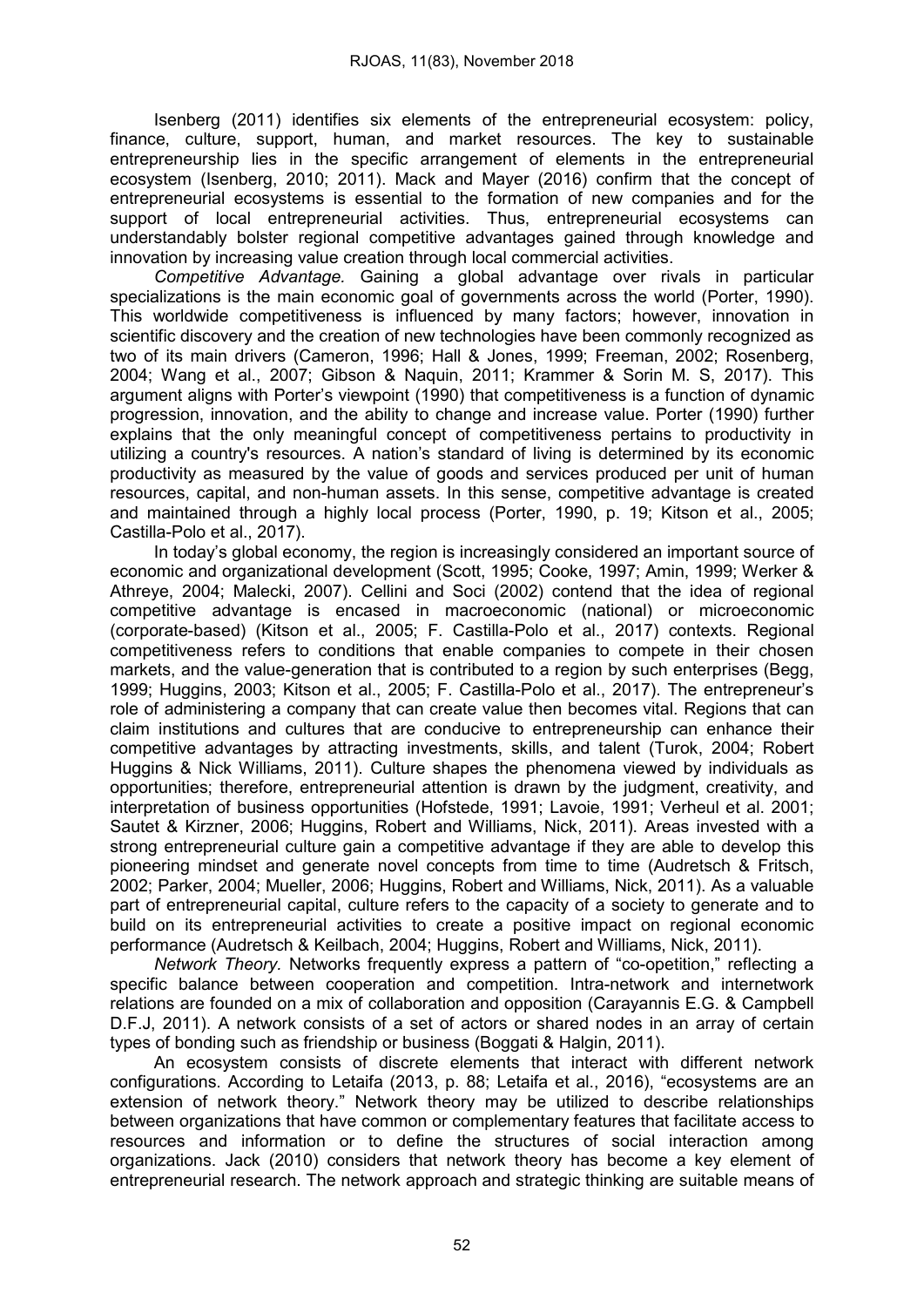exploring the relationships and interdependence of ecosystem actors for value creation (Kapoor & Lee, 2013; Zahra & Nambisan, 2011; 2012).

The relational structure among different stakeholders in the entrepreneurial ecosystem is an aspect that is implicit in the network theory perspective, which explores the levels of connectivity between employers, government agencies, incubators, or members of accelerator organizations and investors or members of higher education organizations that influence social network connectivity (Xaver Neumeyer & Susana C Santos, 2017). The basic measures to be employed include (Hanneman, Robert, A., & Mark Riddle, 2005; Fritsch, Michael, Kauffeld-Monz, Martina, 2008; Xaver Neumeyer & Susana C. Santos., 2017):

a. Network Size. The size of the network imposes restrictions on the structure of social relationships because of the limited resources and capacity of each actor to build and maintain relationships.

b. Cohesion. The proportion of all the bonds found in the network is computed using concepts such as density, attainability, and connectivity.

c. Centrality. This term refers to the nature of a social structure. The analysis of centrality in a social network can provide knowledge of the role played by an individual component in its environment. The implication of a central actor signifies a performer who has the strong ability to connect other players in the network.

d. Heterogeneity. The diversity of competencies/resources in a network is evidenced by the presence of varied partners within the structure having complementary sets of abilities.

e. Frequency of interaction. The intensity of the participants in an interaction is characterized by how often they interact with other actors within the network.

*The Impact of an Entrepreneurial Ecosystem on Competitive Advantage.*  Entrepreneurial ecosystem scholars contend that regional advancements can be improved through the development of ecosystems; however, this effect may be moderated by entrepreneurial output. Certain conceptions of entrepreneurship reflect the multi-faceted nature of private enterprise (Acs et al., 2014; Wennekers & Thurik, 1999; Szerb, Laszlo, Lafuente, Esteban, Horvath, Krisztina, Pager, & Balazs, 2017). This requirement of versatility stems from the definition of entrepreneurship that emphasizes the utilization of opportunities through the creation of new ventures. In this sense, entrepreneurial activity pertains to the process of recognizing and exploiting valuable business opportunities (Kirzner, 1997; Shane, 2009; Vivarelli, 2013; Szerb, Laszlo, Lafuente, Esteban, Horvath, Krisztina, Pager, & Balazs, 2017). Identifying and exploiting these business opportunities requires entrepreneurial knowledge and ability and is further related to the culture that shapes what the individual regards to be an opportunity. Hence, entrepreneurial attention is constantly related to the judgment, the creativity, and the ability of the entrepreneur to interpret business opportunity (Hofstede, 1991; Lavoie, 1991; Verheul et al., 2001; Sautet & Kirzner, 2006; Huggins, Robert and Williams, Nick, 2011).

This study aims to use the network theory perspective to build a conceptual model of entrepreneurial ecosystems, particularly in relation to the notion of local competitive advantage. It has been proposed that entrepreneurial ecosystems impact the regional competitive advantage through mechanisms such as knowledge transfer, entrepreneurship productivity, and innovation. Figure 1 illustrates the associations established by Huggins (2013) between knowledge, innovation, and competitive advantage in a business enterprise. The figure explains that an enterprise must adapt and update its knowledge to maintain its competitive advantage (Redenmaker, 2005; Caiazza et al., 2015; Liao et al., 2016). This concept is reinforced by the definition that competitiveness is equivalent to a "high road of regional competition," where a specific territory can compete by seeking to achieve high levels of innovation, improvement, and growth (Malecki 2004; Huggins, Robert and Williams, Nick, 2011). Competitive advantage is increasingly concerned with creativity, knowledge, and environmental conditions, rather than purely on the basis of accumulated wealth (Huggins, 2003; 2013), and Drucker (1985) adds that in reality, businesses must consider knowledge to be the only source of commercial competitiveness (Liao et al., 2016).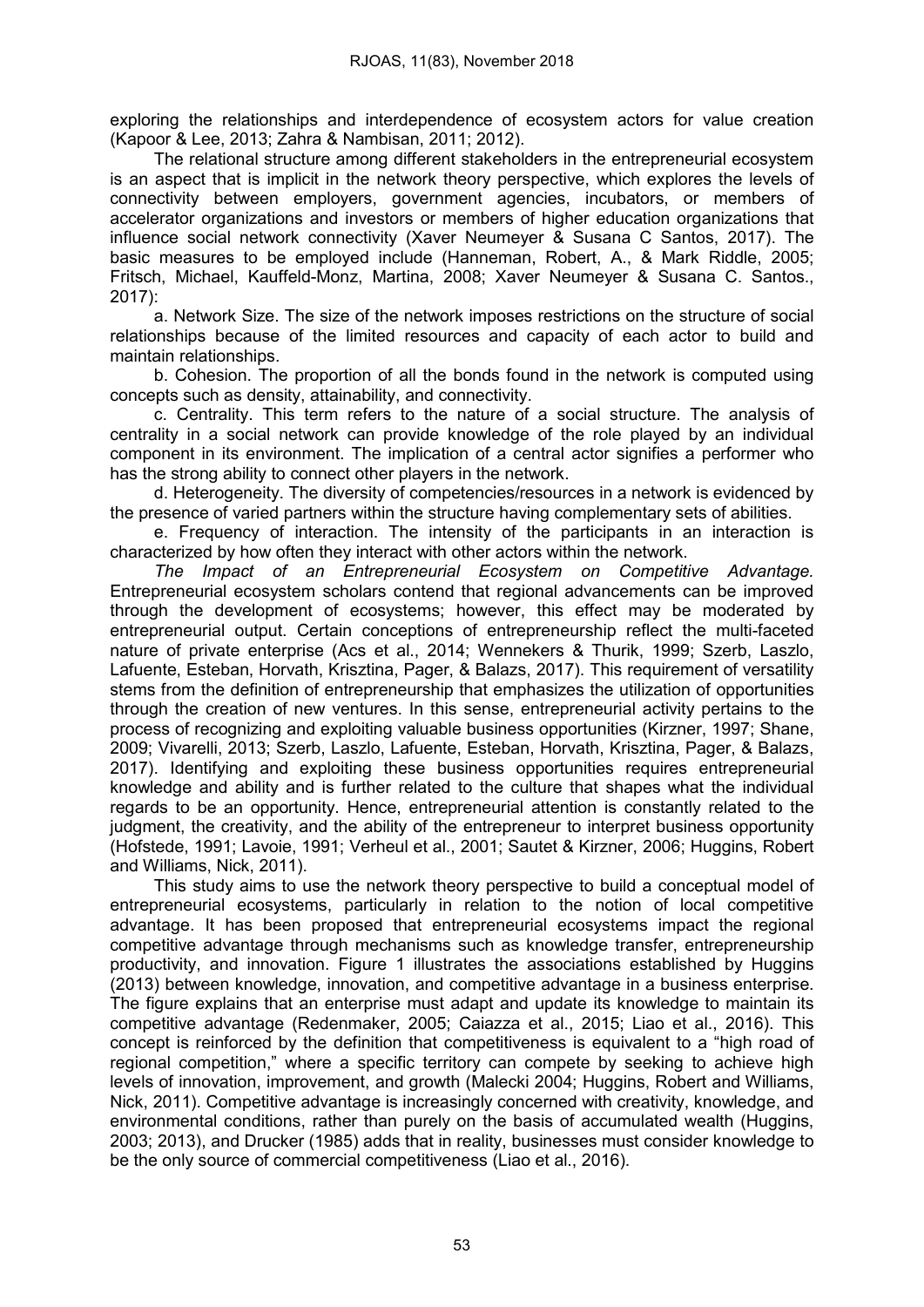*Transfer of Knowledge between Actors in the Entrepreneurial Ecosystem.* In the current business environment, public policy tends to encourage the creation of an entrepreneurial ecosystem because it is believed to be a tool for the promotion of local development. This process requires information transfer because knowledge promotes innovation and economic growth (Adao Flores, Elsa Pereira, & Henrique Graca, 2017). Davenport and Prusak (2000, p. 5) define the term knowledge as a "fluid mix of framed experience, values, contextual information, and expert insights that provide a framework for evaluating and incorporating new experiences and information." Additionally, Hall and Andriani (2002) describe knowledge as a combination of factors that possesses the potential to influence human thinking and behavior. Nonaka and Takeuchi (1995) introduce the concepts of explicit and tacit knowledge, analyzing the processes of comprehension in terms of interactions and influences between individual/group and organizational knowledge (Adao Flores, Elsa Pereira, & Henrique Graca, 2017).



Figure 1 – The relationships between knowledge, innovation, and competitiveness in a business enterprise (Source: Huggins, Robert; 2013)

As a network, an entrepreneurial ecosystem is the product of a long evolutionary process that defines the relationships between industry players. This complex provides companies with resources, alliance partners, and important information regarding market conditions. Competing within an ecosystem requires the exigencies and adjustments of strategic thinking and free enterprise, and this process can create new knowledge to support further entrepreneurial activities and increased tactical thought (Iansiti & Levien, 2004; Nambisan & Sawhney, 2007a; Zahra, SA & Nambisan, S, 2012). Established companies and new ventures often play different, but complementary roles in an ecosystem. These functions require them to exploit certain areas of the ecosystem (Livingston, 2007) and this course further encourages fruitful co-productivity, which in turn enriches various other entrepreneurial activities within the ecosystem. Outputs and outcomes can be collapsed into the concept of productive entrepreneurship (Acs, Z.J., Stam, E., Audretsch, D.B., & O'Connor, A, 2017).

Productive entrepreneurship is characterized by the creation and expansion of enterprises that embody elevated probabilities of success in the advancement of business and community life (Auerswald, Philip E, 2015). The notion of productive entrepreneurship (Baumol, 1990) leads to the definition of an entrepreneurial ecosystem as a set of actors and factors that are interconnected and coordinated in a manner that enables the creation of productive entrepreneurship within a specific area (Stam & Spigel, 2017; Acs, ZJ, Stam, E., Audretsch, DB, & O'Connor, A., 2017).

This argument suggests the following proposition:

P1. Knowledge transfers between actors in the entrepreneurial ecosystem can create productive entrepreneurship.

*The Productive Entrepreneur and Innovation Systems.* Entrepreneurship is pivotal to the innovation of the knowledge gained through its productivity. Productive entrepreneurship is manifested through entrepreneurial action to transform potential knowledge investments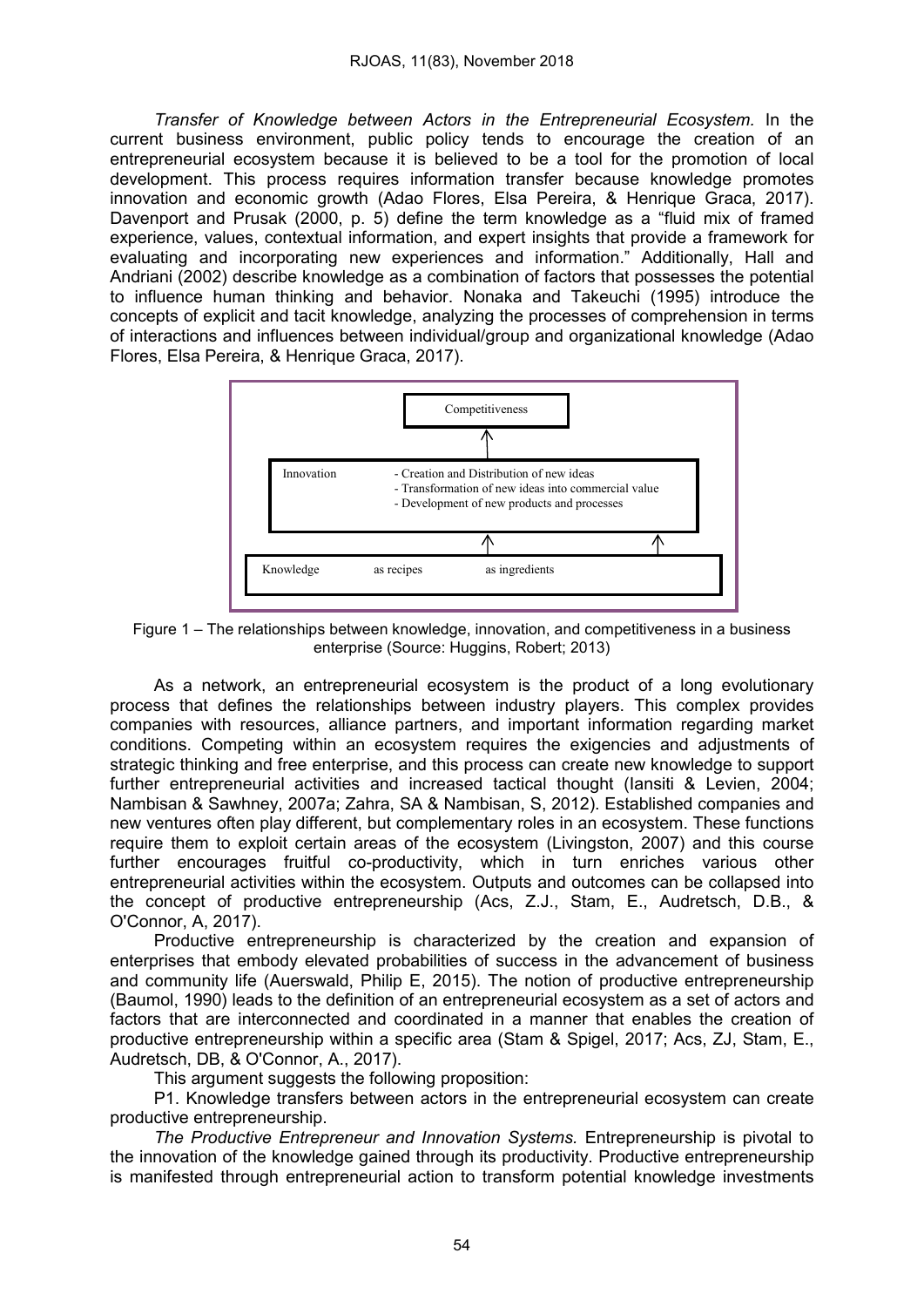into other valuable forms (Hitt et al., 2001; Agarwal, Audretsch, & Sarkar, 2007; R. Agarwal, D. Audretsch, & M. Sarkar, 2010). Entrepreneurial action is a key element of the entrepreneurial process (Acs, Autio & Sczerb, 2014) because it commonly produces innovation (Bird, Schjloedt, & Baum, 2012; Diego Gazaro dos Santos, Aurora Carneiro Zen, & Vitor Klein Schmidt, 2017). In addition, both the ecosystem strategy and regional development literatures recognize the functionality of entrepreneurs in creating value (Pitelis, 2012; Stam & Spigel, 2017; Acs, ZJ, Stam, E., Audretsch, DB, & O'Connor, A., 2017).

In value creation (and in the innovation process), entrepreneurship requires tasks to be performed by other actors within ecosystem. The ecosystem must consider the creation of a differentiated value proposition to attract not only the final consumer, but also the necessary partners. These actors may include several groups of stakeholder companies such as component suppliers, rival companies, auxiliaries, buyers, user communities, and universities. The need to manage the interactions and interdependencies among stakeholders thus arises (Uzunca et al., 2016; Acs, ZJ, Stam, E., Audretsch, DB, & O'Connor, A, 2017). Given the need and existence of several actors involved in its processes, (universities, research institutes, business enterprises, government organizations, etc.), innovation should be regarded as an interactive progression, a network, and a collaboration (Zhang, 2013; Dubina, Igor N., et al., 2017).

Carayannis & Campbell (2011) state that an innovation ecosystem that brings the perspective of the natural environment (social ecology) emphasizes the importance of diverse agencies, actors, and organizations, including universities. This innovation ecosystem consists of innovation arrangements that are part of the entrepreneurial ecosystem. According to Isenberg (2011), entrepreneurial ecosystems are potentially "prerequisites" for the successful implementation of the cluster strategy, the innovation system, the knowledge economy, or a national competitiveness policy (Isenberg, 2011).

This line of reasoning suggests the following proposition:

P2. The productive entrepreneur will encourage the ability to produce innovative goods and services. Eventually, the productive entrepreneur will contribute to the formation of the innovation structure within the entrepreneurial ecosystem.

*Entrepreneurial Ecosystem and Competitive Advantage.* The effects of increasing resource scarcity and competitive rivalry are being experienced by both developed and developing countries. Nearly all the areas of the world are connected in this era of information economy and the challenges of globalization are becoming increasingly real. Competitiveness is the key to success and survival in the given context. The ability to prevail over like rivals is not exhibited merely in the form of landing products in many homes, but also in terms of ameliorating quality. A superior product may be obtained by imaging or creating innovative merchandize that distinguishes itself from the goods manufactured in other regions (Salman, 2010; Nasir & Yuslinaini, 2017). Carayannis and Campbell (2011) confirm that the key determinants of the efficacy and quantity of entrepreneurship and innovation unlock enterprise in the form of private, public, or hybrid goods. Qualified entrepreneurs are able to generate relatively high levels of job creation and productivity growth, and can competently produce and commercialize high-quality innovations (CM van Praag & PH Versloot, 2007; Akbas, MI, Gunaratne, C., Garibay, OO, Garibay, I., & O'Neal, T, 2015).

Pertinently, global value chains are becoming increasingly embedded in local value chains or clusters. Competitive advantages progressively invest in companies, regions, and countries that are adaptable to this new reality. Accordingly, this ability to adjust intensifies their direct and indirect capabilities to intensively produce knowledge, as well as to increase productivity, innovation, and the formation of new companies that accompany the integration of local and global value chains (Cooke, P, 2016). Audretsch and Pena-Legazkue (2012) assert that while innovation drives competitiveness and wealth, a prosperous region must also encompass a large number of local actors who support the transformation of innovative projects into phenomena of economic and social value through business creation. To a certain extent, the scale and quality of entrepreneurial capital depends on the policies designed and implemented by local governments that shape local commercial activities. The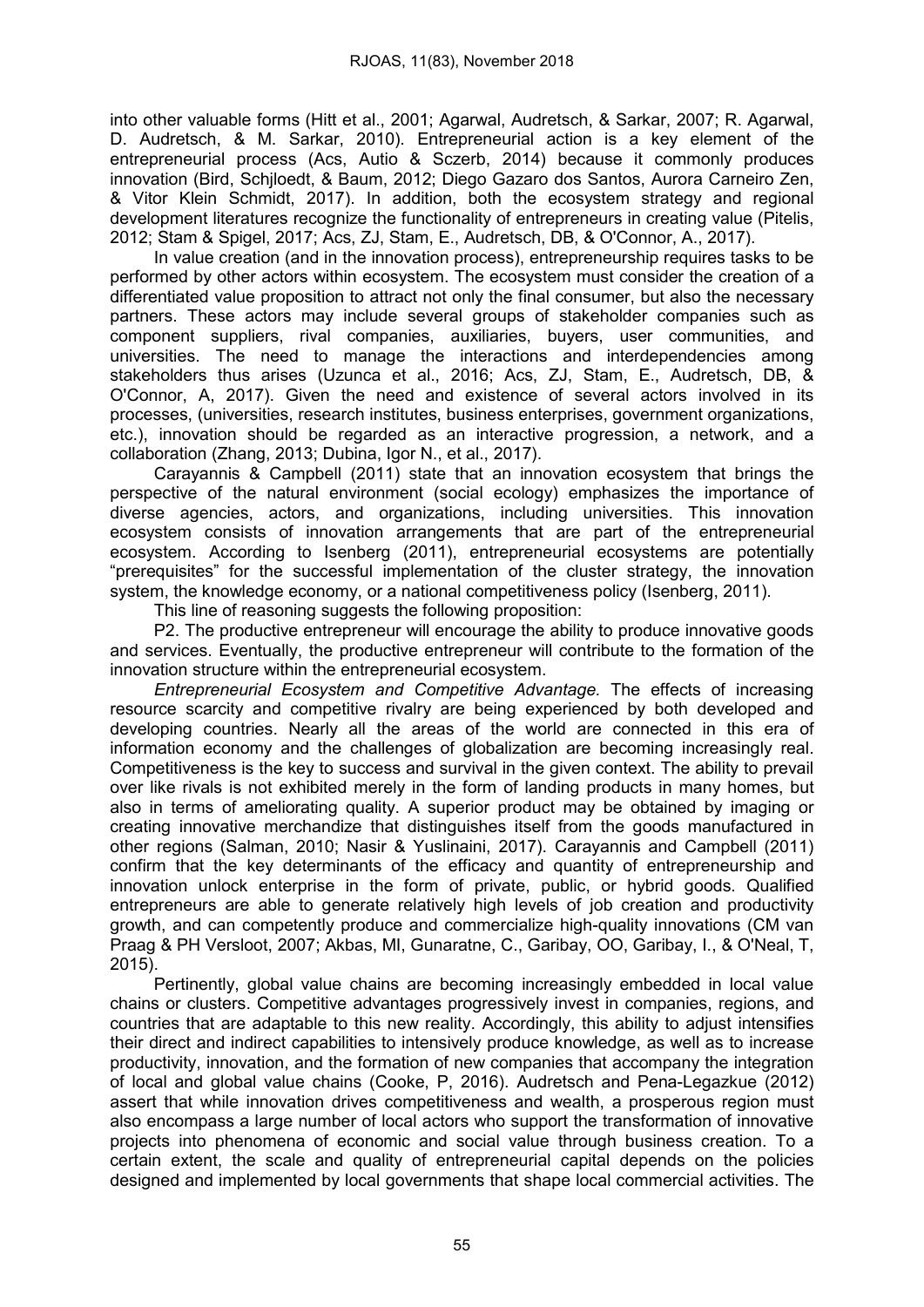capacity of a region to derive positive benefits from entrepreneurship depends on its ability to transform knowledge into local growth through the creation and dissemination of information within its bounds (Audretsch & Keilbach 2004; Huggins, Robert & Williams, Nick, 2011).

To become capable of prevailing over its rivals and to inculcate a pioneering commercial culture, a nation requires public policy that capitalizes on the pillars of competitiveness and on the formation of an entrepreneurial ecosystem (Rodriguez, E Soto, 2015). Governments and business environments have acknowledged ecosystems as conceptual constructs that help enhance entrepreneurship and innovation (Acs, ZJ, Stam, E., Audretsch, DB, & O'Connor, A, 2017). In addition, most of the results obtained from entrepreneurial ecosystem research are aligned to systemic literature on innovation systems (Borissenko & Boschma, 2016). This affiliation applies particularly to aspects that highlight the relational elements between multi-actor networks within a governing region's entrepreneurship and its knowledge creation (Mason & Brown, 2017). An ecosystem may be defined as a network of interconnected organizations connected to a focal firm or platform. This complex incorporates production and the use of side participants to create and appropriate new value through innovation (Autio & Thomas, 2014; JJ Yun et al., 2017). By contrast, the term innovation system signifies related processes that underlie the development and transfer of knowledge (Freeman, 1995; Lundvall, 2010; Brown Ross & Mason Colin, 2017).

The above rationale evokes the following proposition:

P3. The productive entrepreneur and the innovation structure of an entrepreneurial ecosystem can influence regional competitive advantage.

This proposition is supported by Fritsch (2013), who cites several empirical studies that have demonstrated the manner in which superior entrepreneurial ecosystems enable the creation of enterprise quality and the construction of competitive values at the regional level (Fritsch, 2013; Tsvetkova, 2015).

*An Entrepreneurial Ecosystem Model for Developing Local Competitive Advantage based on the Network Theory Perspective.* The entrepreneurial ecosystem consists of elements that interact with extreme complexity and independence (Isenberg, D, 2011). The entrepreneurial ecosystem is a dynamic economic model that can be used for the strategic planning process, for the provision of a framework for mutual relationships among participating stakeholders, and for the definition of customer needs. In the future, this exemplar can ensure in the enhancement of value propositions (Inga Erina, Vladimir Shatrevich, & Elina Gaile-Sarkane, 2017).

The main study model of entrepreneurial ecosystems is the one proposed by Isenberg (2011; 2013). It features six interrelated areas that describe the functions of the network components (Diego Alex Gazaro dos Santos, Aurora Carneiro Zen, & Vitor Klein Schmidt, 2017). These domains are outlined below.

1. Policy: The government's role in removing barriers and in providing ideal preconditions for the development of entrepreneurship must be emphasized (Isenberg, 2011; Mason & Brown, 2014). This precondition relates to reforms in the legal framework, the bureaucracy, and the regulations pertaining to the business environment (Cohen, 2006; Isenberg, 2010).

2. Access to finance: Entrepreneurs see this factor as one of three key aspects of the entrepreneurial ecosystem, the other two being markets and human resources (WEF, 2013). Financial resources, whether public or private, should be made available, visible, and accessible to all segments and sectors of the ecosystem (Stam, 2015).

3. Culture: This domain refers to the strengthening of informal institutions for employers and also contributes significantly to the evolution of ecosystems. Successful entrepreneurs are often those who have failed one or more times before flourishing (Isenberg, 2010; 2011).

4. Supporting services: This area is divided into the three principal categories of infrastructure, non-governmental organizations, and supporting professions. Nongovernmental organizations include accelerators, hubs, and incubators (Arruda et al., 2015). Supporting professions include services such as assistance in business legalization,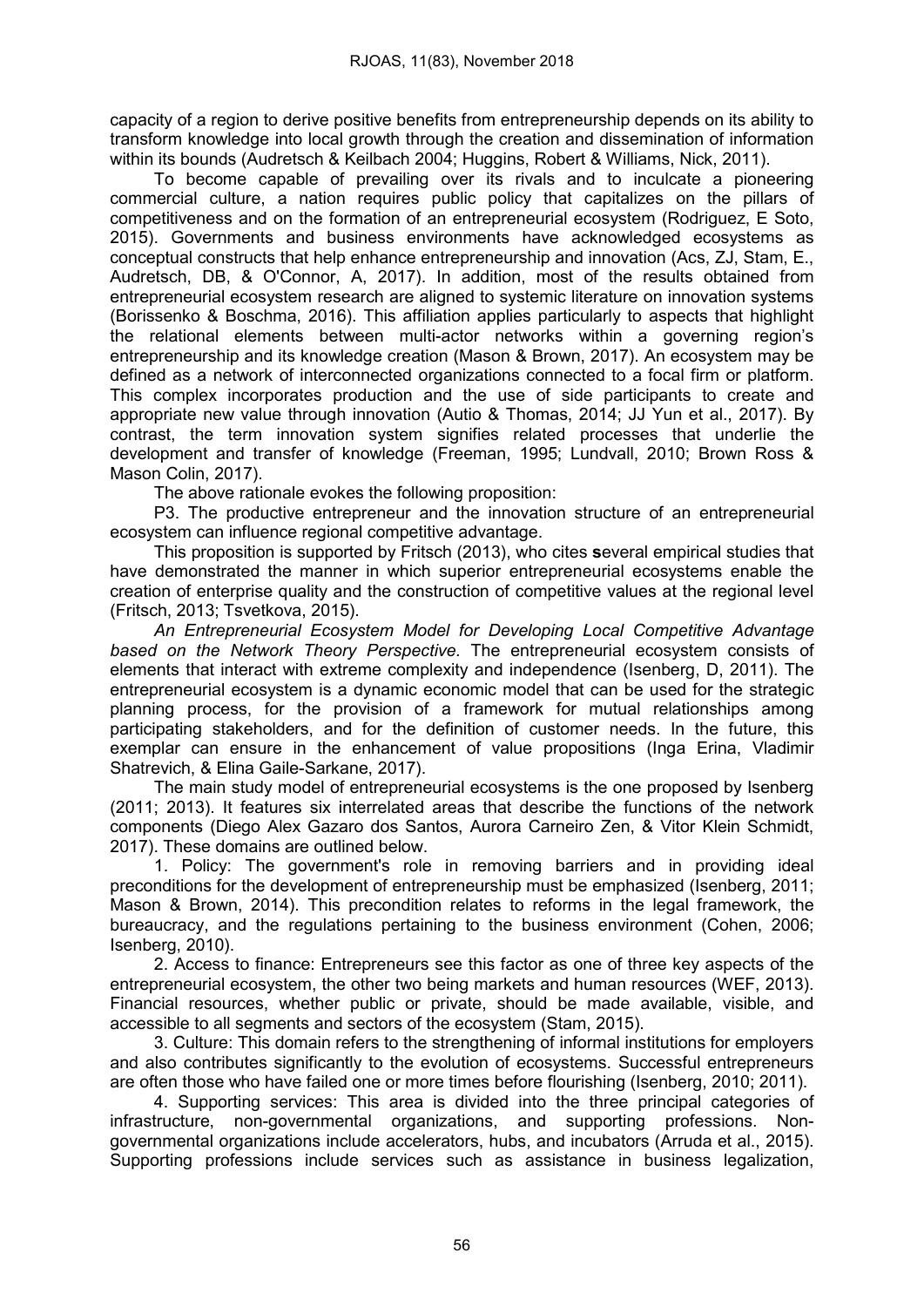corporate lawyers, accountants, consultants, suppliers, and funding agencies (Isenberg, 2011).

5. Human capital: Companies that want to succeed require skilled workers. In the absence of readily available human capital, entrepreneurship education can provide the necessary support for training people in the requisite skill sets (Isenberg, 2013).

6. Markets: Two elements make a considerable contribution to the capacity of new businesses in accessing the opportunities offered by the market. The first constituent is a large company that provides the necessary resources, space, and commercial opportunities in the form of the first contract or the initial customer. The second ingredient is the network, which represents a major source of information, resources, and access to domestic and international markets (Zahra, Wright, & Abdelgawad, 2014).

How, then, do these components of the entrepreneurial ecosystem interact? The entrepreneurial ecosystem is dynamic; an understanding of it can allow for the exploitation of the potential of the system (and system theory) and demonstrate how the design of the system can be aligned with other available concepts that affect competitive advantage, such as innovation networks and knowledge groups. As an arrangement that is rich in information and knowledge, the entrepreneurial ecosystem contains "connecting assets" that serve to link people, ideas, and resources (Napier & Hansen, 2011). These connecting assets may be clearly defined as extensively networked and experienced business people who command the skills, knowledge, and associations with people and resources to support the new company. By sharing expertise, information, and resources and by connecting start-ups with appropriate individuals and organizations (e.g., customers, service providers, and talents), these connecting assets can help new companies realize their growth potential. The connector may be an entrepreneur, an investor, or a service provider (Mason & Brown, 2014).

This paper utilizes network theory to observe the relationships and interactions of the actors and the factors that form the networks within the entrepreneurial ecosystem. The conceptual framework and entrepreneurial ecosystem model developed by the present research initiative is informed by previous models introduced by Isenberg (2011), Mason and Brown (2014), and Erik Stam (2015). The theoretical grounding for model development rests in the viewpoint that the entrepreneurial ecosystem represents a set of interrelated and informally coordinated actors that interconnect, mediate, and manage entrepreneurial performance within the local entrepreneurial environment. The aim of the proposed model is to assist entrepreneurial success through all stages of the process, to aid the creation of new businesses, and to help the development of existing enterprises. Ultimately, the objective of the posited model is to generate productive entrepreneurship and to improve the competitive advantage of a company, a region, or a nation (Isenberg, 2011; Clarysse et al., 2014, Mason & Brown, 2014; Stam, 2015). The existing actors and the components of the systemic factors are embodied in several variables in the entrepreneurial ecosystem. At least six genres of actors and five systemic factors are involved in the conceptual framework of the entrepreneurial ecosystem model. The variables of competitive advantage comprise four indicators: valuable, rare, difficult to replicate, and organization (Barney, 2001).

The relational structure between different stakeholders in the entrepreneurial ecosystem is implicit in the perspective of network theory. Social network connectivity is influenced by the levels of relatedness between employers, government agencies, incubators, or members of accelerator organizations, and investors or constituents of higher education organizations (Xaver Neumeyer & Susana C. Santos, 2017). The associations are interrelated to achieve the common goal of forming a path that indirectly connects the unconnected or directly bound actors/factors. The bond pattern of the network produces a certain structure, and the actor/factor occupies a position within this structure. Most analyses using network theory assess the characteristics of a network structure and its actor/factor positions (centrality). In doing so, they attempt to relate the centrality or the positioning of individual actors/factors and/or grouped components to the achievements and outputs generated by them (Boggati & Halgin, 2011).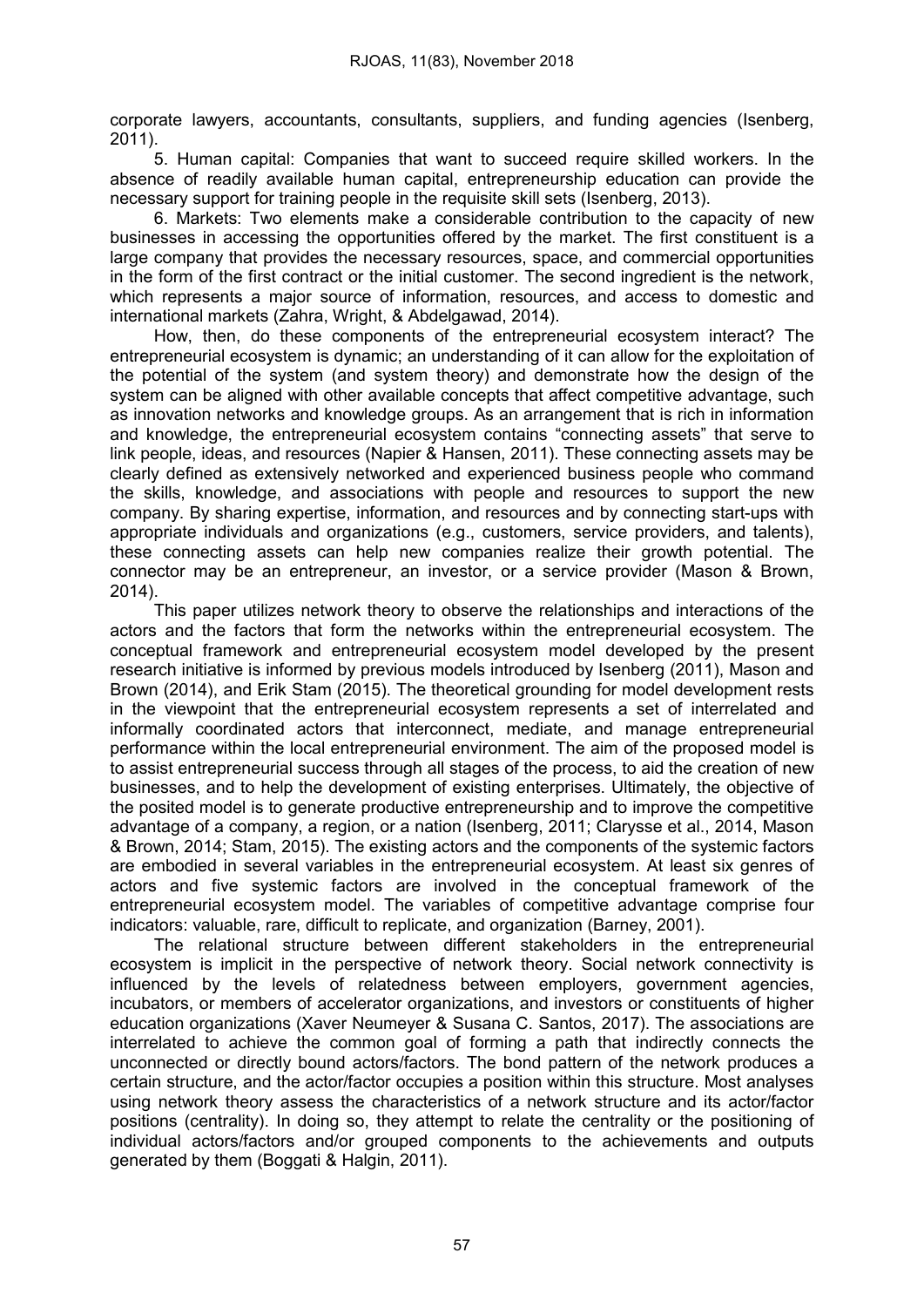

Figure 2 – Conceptual Framework of Entrepreneurship Ecosystems Based on the Network Theory Perspective (Sources: Modified by the author based on Xaver Neumeyer, Susana C. Santo, 2017)



Figure 3 – Entrepreneurial Ecosystems Model (Source: Modified by the author based on Burt, 2001; Isenberg, 2011; Clarysse, et al, 2014,; Mason and Brown, 2014; Erik Stam, 2015)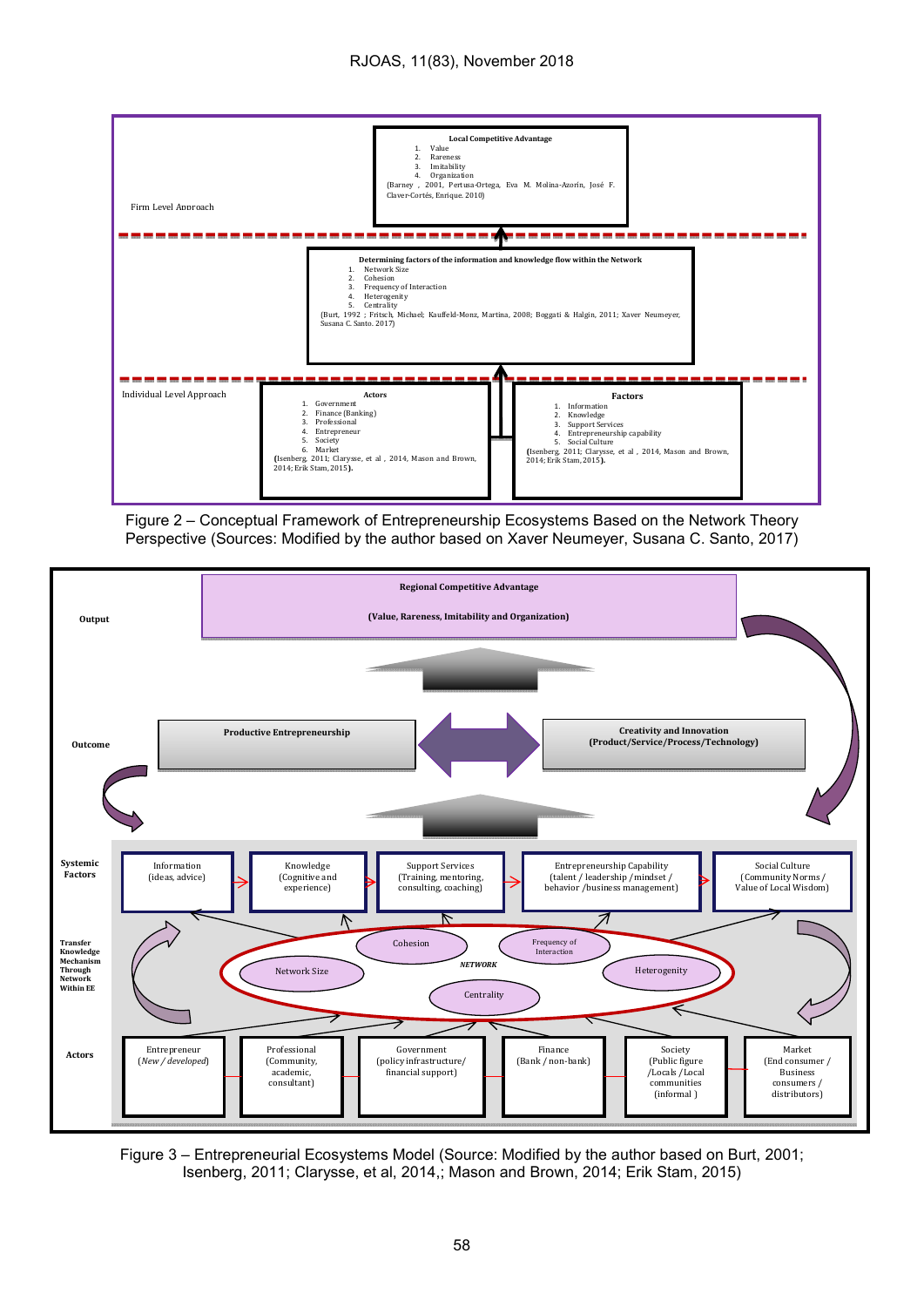This article refers to the Flow Model based Structural Holes Theory (Burt, 1992), which was later modified to include the indicators of network size, cohesion, heterogeneity, frequency of interaction, and centrality (Hanneman, Robert, A. & Mark Riddle, 2005; Fritsch, Michael, Kauffeld-Monz, & Martina, 2008; Xaver Neumeyer & Susana C. Santos., 2017).

The conceptual framework and model describing the impact of an entrepreneurial ecosystem on regional competitive advantage is outlined in Figure 2.

Figure 3 illustrates the interactions in the context of knowledge transfer between all the elements that exist within the entrepreneurial ecosystem. On the basis of network theory, this model of the entrepreneurial ecosystem can exhibit the ways in which each component of the entrepreneurial ecosystem interacts through a framework that can show the size of the network, its cohesion, its heterogeneity, the frequency of the interactions, and centrality of all the actors within the entrepreneurial ecosystem. Using this measure, an analysis can be performed on the relationships and functions of each actor or factor, the network density, the frequency of interactions, the strengths or weaknesses of the actors/factors or their relationships, the most dominant actors/factors, the connecting actors/ factors, and the diversity of the actors/factors within the entrepreneurial ecosystem. In the context of knowledge transfer, the results of the analysis of these indicators will assist in the designing of policies and strategies related to the formulation of training programs, business coaching, financial plans, marketing schemes, and other aspects. Such policies and strategies may further be directed at increasing productive entrepreneurship to produce innovative, creative, and value-added new products/services that will positively influence the region's competitive advantage. The associations between discrete domain specializations can be established through the network and these connections are dependent on the interactions of social capital and the knowledge transfers between key stakeholders (Hayter, 2013; Adao Flores, Elsa Pereira, & Henrique Graca, 2017).

According to Chesbrough (2003), a company is geared toward an open innovation paradigm to tackle increasingly complex and uncertain environmental challenges. Hence, valuable ideas can come from within or from outside the organizational boundaries and then proceed to the market from within or from outside the company. In this context, entrepreneurial ecosystems are environments that encourage open innovation (Diego Alex Gazaro dos Santos, Aurora Carneiro Zen, & Vitor Klein Schmidt, 2017), which usually occurs through entrepreneurial action via a set of interacting elements. An entrepreneurial ecosystem is the outcome of the interactions between actors who evolve together and who reinforce each other (Isenberg, 2011; Diego Alex Gazaro dos Santos, Aurora Carneiro Zen, & Vitor Klein Schmidt, 2017). The entrepreneurial ecosystem seeks to create conditions that are ideal for the success and the sustainability of entrepreneurship. When it is well developed, this environment stimulates the growth of new companies and is essential for the formation and the expansion of innovative enterprises (Autio et al., 2014). More, the entrepreneurial ecosystem approach underlines the relationships between entrepreneurs and the environment within which they function (Diego Alex Gazaro dos Santos, Aurora Carneiro Zen, & Vitor Klein Schmidt, 2017).

The vast and rich interfaces and interconnections between stakeholders working together in every emerging regional economy are signifiers of a complex and dynamic economic ecosystem. A successful ecosystem is presaged by the identification of the specific competencies of each stakeholder. The best aptitude sets are those that can create the highest value for other stakeholders (Krueger, N., 2012). Notably, the ability to encourage every actor in the environment is evidenced by the willingness of members to perform actions that can optimize value for the entire entrepreneurial ecosystem. Porter (p. 40, PA Consulting Group, 1990) argues that competitiveness is a function of dynamic progression, innovation, the capability to change, and the ability to increase value. An entrepreneurial ecosystem that can enliven innovation provides additional worth that creates further impact on competitive advantage and that can ultimately lead to the sustainability of the entrepreneurial ecosystem. This phenomenon holds because regional competitive advantage may be gained from knowledge and innovation (Porter, 2001; Carayannis and Campbell, 2011).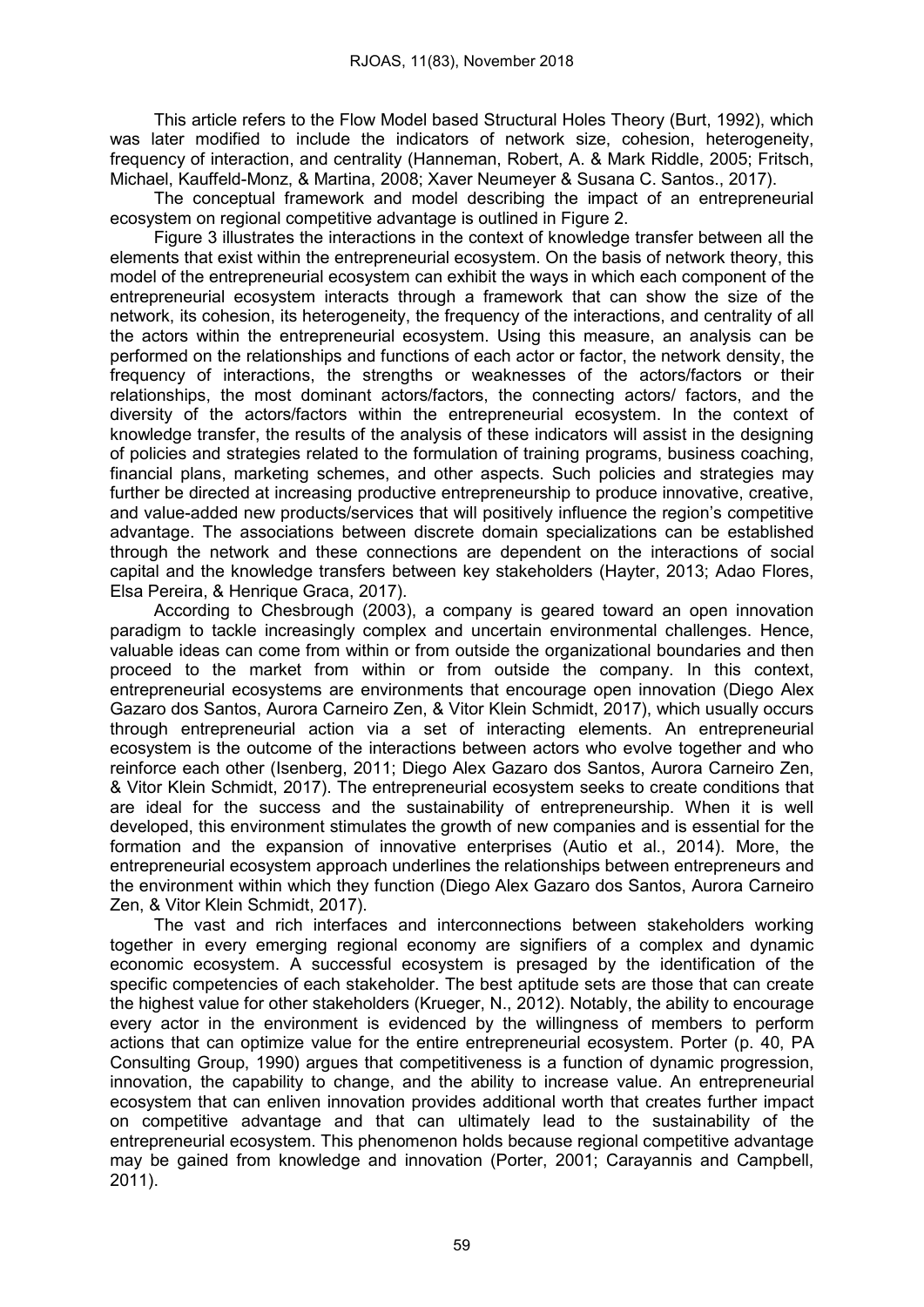# *Conclusion:*

Growing scholarly attention is currently being attracted to the concepts of entrepreneurial ecosystems and competitive advantage. This paper has presented theories and arguments along with the proposition that the entrepreneurial ecosystem can play a critical role in the creation of competitive advantage for a particular region. In addition, the paper posits a conceptual model to demonstrate that entrepreneurial ecosystems can influence regional competitive advantage through mechanisms such as knowledge transfer, productive entrepreneurship, and innovation systems.

*Implications for Policy Makers and Practitioners.* Gaining an understanding of the unique and differentiated conditions of entrepreneurial ecosystems that grow in particular locations will aid policy makers and practitioners in making effective and efficient policies and strategies. Voelker (2012) argues that regardless of the economic and cultural characteristics of a particular local system, the entrepreneurial ecosystem must be designed in a manner that is aligned with local political and policy situations, incorporating actions in the key identified areas of culture, human resources, markets, finance, and support. Policy makers, entrepreneurial supporters, and business owners should take into account the nature of the locally structured entrepreneurial network. It would thus be effective to communicate with entrepreneurs within the local scope (Motoyama, Y., Konczal, J., Bell-Masterson, & Jand Morelix, A, 2014). One of the objectives of good policy is to redesign the institution in such a way that it can attract entrepreneurial activity to progress in a favorable direction (W. J. Baumol & R. J. Strom, 2007; Akbas, M.I., Gunaratne, C., Garibay, O.O., Garibay, I., and O'Neal, T, 2015). The outcomes of this research initiative will help policy makers and entrepreneurs advance toward constructive paths that will aid in the strengthening of networks, especially with regard to access to capital and markets, which represent the principal problems of entrepreneurship.

*Directions for Future Research.* Future research opportunities are indicated for empirical research to validate the model of entrepreneurial ecosystem proposed by this investigation. The nonlinear nature of many of the projected effects may pose a challenge to the testing of the posited relationships. The employment of dynamic system methods may be considered for the examination of causal relationships between the discrete elements that comprise the entrepreneurial ecosystem.

Alternatively, qualitative methods can also be utilized to scrutinize the relationships in terms of the characteristics discussed above. Qualitative data are also useful in describing the interactions between the actors and the factors within the entrepreneurial ecosystem. Finally, further research may be conducted to develop the model proposed in this paper, either with regard to the variables or with respect to other industrial sectors.

#### REFERENCES

- 1. Acs, Z.J., Estrin, S., Mickiewicz, T., and Szerb, L. (2017), "Institutions, entrepreneurship and growth: the role of national entrepreneurial ecosystems," papers.ssrn.com.
- 2. Acs, Z.J., Stam, E., Audretsch, D.B., and O'Connor, A. (2017), "The lineages of the entrepreneurial ecosystem approach," Small Business Economics, 49(1), 1-10.
- 3. Flores A., Pereira E., and Graca H., (2017), "Entrepreneurial Ecosystems" In Knowledge Transfer to and within Tourism, Emerald Publishing Limited, 8, pp. 97-111.
- 4. Adner, R., and Kapoor, R. (2010), "Value creation in innovation ecosystems: How the structure of technological interdependence affects firm performance in new technology generations," Strategic Management Journal, 31(3), 306-333.
- 5. Akbas, M.I., Gunaratne, C., Garibay, O.O., Garibay, I., and O'Neal, T. (2015), "Role of Entrepreneurial Support for Networking in Innovation Ecosystems: An Agent Based Approach," Proceedings of the 2015 Winter Simulation Conference.
- 6. Alberti, F.G., Giusti, J.D. and Pizzurno, E. (2016) "The role of institutions for collaboration in setting a competitive cluster ecosystem: the case of the French omega-3 cluster," Int. J. Competitiveness, 1(1), 4-32.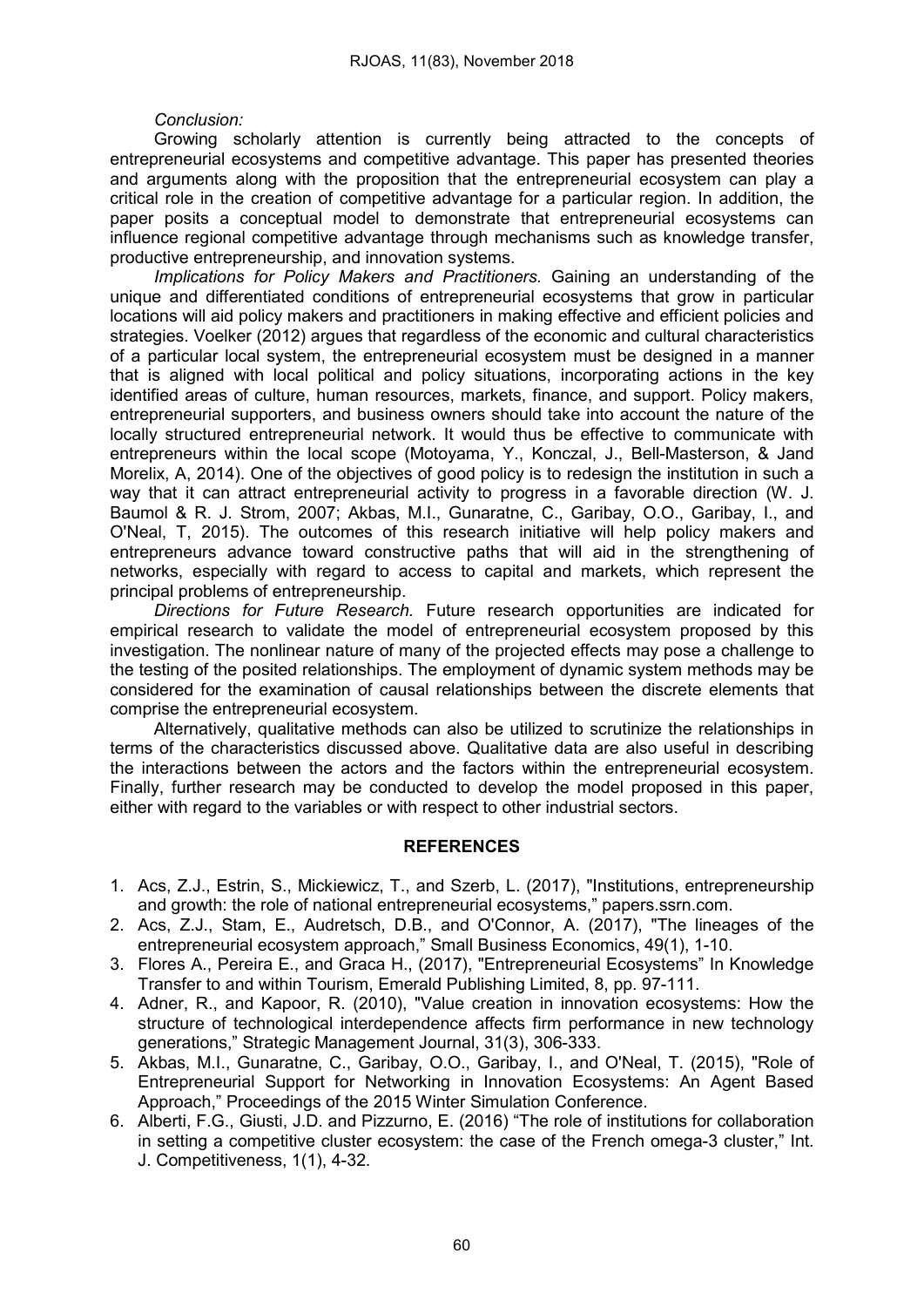- 7. Arina Romarina, (2016), "Economic Resilience Pada Indsutri Kreatif Guna Menghadapi Globalisasi Dalam Rangka Ketahanan nasional," Jurnal Ilmu Sosial, 15(1), 35-52.
- 8. Arruda, C., Nogueira, V. S., and Costa, V. (2013), "The Brazilian Entrepreneurial Ecosystem of Startups: an analysis of entrepreneurship determinants in Brazil as seen from the OECD pillars," Journal of Entrepreneurship and Innovation Management, 2(3), 17-57
- 9. Audretsch, D.B. and Pena-Legazkue, I. (2012), "Entrepreneurial activity and regional competitiveness: an introduction to the special issue," Small Business Economics, 39(3), 531-537.
- 10. Auerswald, Philip E. (2015), "Enabling Entrepreneurial Ecosystems: Insights from Ecology to Inform Effective Entrepreneurship Policy."
- 11. Autio, E., Kenney, M., Mustar, P., Siegel, D. and Wright, M. (2014), "Entrepreneurial innovation: The importance of context," Res Policy, 43(7), 1097-1108.
- 12. Barney, Jay, (2001), "Is the resource based "view" a useful perspective for strategic management research? Yes," Academic of Management Review, 26(1), 41-56.
- 13. Boggati, Stephen P & Halgi, Daniel S. (2011), "on Network Theory," Organization Science, 22(5), 1168-1181.
- 14. Burt, R. S. (1992), "Structural Holes: The Social Structure of Competition," Harvard University Press.
- 15. Brown and Mason, (2017), "Looking inside the spiky bits: a critical review and conceptualisation of entrepreneurial ecosystems," Small Business Economics, 49(1), 11- 30.
- 16. Carayannis E.G., and Campbell D.F.J. (2011), "Open Innovation Diplomacy and a 21st Century Fractal Research, Education and Innovation (FREIE) Ecosystem: Building on the Quadruple and Quintuple Helix Innovation Concepts and the 'Mode 3' Knowledge Production System," J Knowl Econ, 2:327-372.
- 17. Clarysse, Bart, Wright, M., Bruneel, J. and Mahajan, A., (2014), "Creating Value In Ecosystems: Crossing The Chasm Between Knowledge and Business Ecosystems," Research Policy, 43(7), 1164-1176.
- 18. Carree M.A., Thurik A.R. (2010), The Impact of Entrepreneurship on Economic Growth. In: Acs Z., Audretsch D. (eds) Handbook of Entrepreneurship Research. International Handbook Series on Entrepreneurship, vol 5. Springer, New York, NY.
- 19. Cooke, P. (2016), "The virtues of variety in regional innovation systems and entrepreneurial ecosystems," Journal of Open Innovation: Technology, Market, and Complexity, 2(1):13.
- 20. Diego Alex Gazaro dos Santos, Aurora Carneiro Zen, and Vitor Klein Schmidt. (2017), "Entrepreneurship Ecosystems and the Stimulus to the Creation of Innovative Business: A Case in the App Industry in Brazil," Journal of Research in Business, Economics and Management, 8(5).
- 21. Dubina, I. N., Gallardo-Vázquez, D., Sánchez-Hernández, M.I. and del Consuelo Ruiz-Rodríguez, M.,. (2017), "The Balanced Development of the Spatial Innovation and Entrepreneurial Ecosystem Based on Principles of the Systems Compromise: A Conceptual Framework," J Knowl Eco, 8(2), 438-455.
- 22. F. Castilla-Polo, Gallardo-Vázquez, D., Sánchez-Hernández, M.I. and del Consuelo Ruiz-Rodríguez, M.,, (2017), "Cooperatives as Responsible and Innovative Entrepreneurial Ecosystems in Smart Territories: The Olive Oil Industry in the South of Spain," Handbook of Research on Entrepreneurial Development and Innovation Within Smart Cities, pp. 459-490.
- 23. Michael. F., Martina K. M. (2008), "The impact of network structure on knowledge transfer: an application of social network analysis in the context of regional innovation networks," Jena economic research papers, No. 2008,036
- 24. Gonzalez-Pernia, J.L., Pena-Legazkue, I., and Vendrell-Herrero, F. (2012), "Innovation, entrepreneurial activity and competitiveness at a sub-national level," Small Business Economics,39(3), 561-574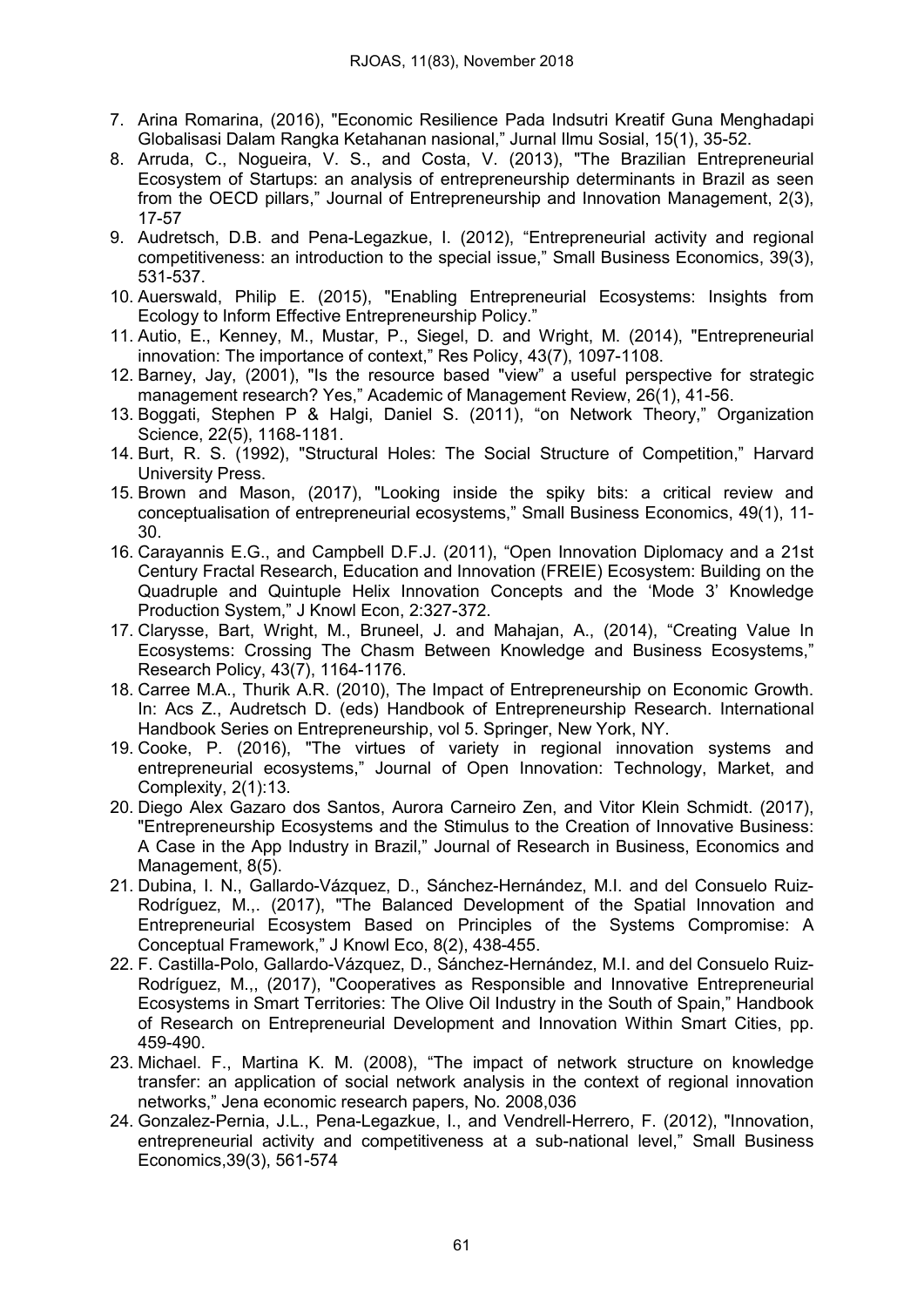- 25. Guerrero, M., Urbano, D., and Fayolle, A. (2014), "Entrepreneurial activity and regional competitiveness: evidence from European entrepreneurial universities," J Technol Transf. 41(1), 105-131.
- 26. Hanneman, Robert A. and Mark Riddle. (2005), "Introduction to social network methods. Riverside," CA: University of California, Riverside, January 2005.
- 27. Huggins, Robert. (2013), "Regional Competitiveness: Theories and Methodologies for Empirical Analysis," JCC: The Business and Economics Research Journal, 6(2), 155-172
- 28. Iansiti, M., & Levien, R. (2004), "The keystone advantage: what the new dynamics of business ecosystems mean for strategy, innovation, and sustainability." Cambridge: Harvard Business Press.
- 29. Inga Erina, Vladimir Shatrevich and Elina Gaile-Sarkane, (2017), "Impact of stakeholder groups on development of a regional entrepreneurial ecosystem," European Planning Studies, 25(5) 755-771.
- 30. Isenberg, Daniel. (2010), "The Big Idea: How to Start an Entrepreneurial Revolution," Harvard Business Review. 88(6), 40.
- 31. Isenberg, D. (2011), "The entrepreneurship ecosystem strategy as a new paradigm for economic policy: principles for cultivating entrepreneurship," Institute of International European Affairs, Dublin.
- 32. Jennen, Tina. (2016), "Stakeolder Engagement in the Creation of an Entrepreneurial Ecosystem," Journal of Asia Entrepreneurship and Sustainability, 12(1).
- 33. JinHyo Joseph Yun, DongKyu Won, KyungBae Park, JeongHo Yang and Xiaofei Zhao, (2017), "Growth of a platform business model as an entrepreneurial ecosystem and its effects on regional development," European Planning Studies, 25(5), 805-826.
- 34. Krammer, Sorin M. S. (2017), "Science, technology, and innovation for economic competitiveness: The role of smart specialization in less-developed countries," Technological Forecasting and Social Change, https://www.sciencedirect.com/science/article/pii/S0040162517308582
- 35. Krueger, N. (2012), "Bridging town and gown: best practice? An essay on growing the local entrepreneurial ecosystem," Int. J. Business and Globalisation, 9(4),347-358.
- 36. Letaifa et al., (2016), "The role of social platforms in transforming service ecosystems," Journal of Business Research, 69,1933-1938
- 37. Liao, Shu-Hsien et al. (2016), "Developing a Sustainable Competitive Advantage: Absortive Capacity, Knowledge Transfer and Organizational Learning," Springer Science Business Media New york.
- 38. Mack, E. and Mayer, H. (2016), "The evolutionary dynamics of entrepreneurial ecosystems," Urban Studies, 53(10), 118-2133.
- 39. Malecki, E.J. (2011), "Connecting local entrepreneurial ecosystems to global innovation networks: open innovation, double networks and knowledge integration," International Journal Entrepreneurship and Innovation Management, 14(1), 36-59.
- 40. Mason and Brown. (2014), "Entrepreneurial ecosystems and growth oriented entrepreneurship," Background paper prepared for the workshop organised by the OECD LEED Programme and the Dutch Ministry of Economic Affairs on Entrepreneurial Ecosystems and Growth Oriented Entrepreneurship, The Hague, Netherlands.
- 41. Mike Raco. (1999), "Competition, Collaboration and the New Industrial Districts: Examining the Institutional Turn in Local Economic Development," Urban Studies, Vol. 36, Nos 5± 6, 951± 968, 1999
- 42. M. Kabbaj, et al. (2016), "A study of the social entrepreneurship ecosystem: The case of Morocco," Journal of Developmental Entrepreneurship.21(4).
- 43. M. Teresa Fernandez Fernandez, Francisco J. Blanco Jimenez and Juan R. Cuadrado Roura, (2015), " Business incubation: innovative services in an entrepreneurship ecosystem," The Service Industries Journal, 35:14.
- 44. Moore, J.F. (1993), "Predators and prey: a new ecology of competition," Harvard Business Review,71(3), 75-83
- 45. Motoyama, Y., et al (2014), "Think Locally, Act Locally: Building a Robust Entrepreneurial Ecosystem," The Ewing Marion Kauffman Foundation.